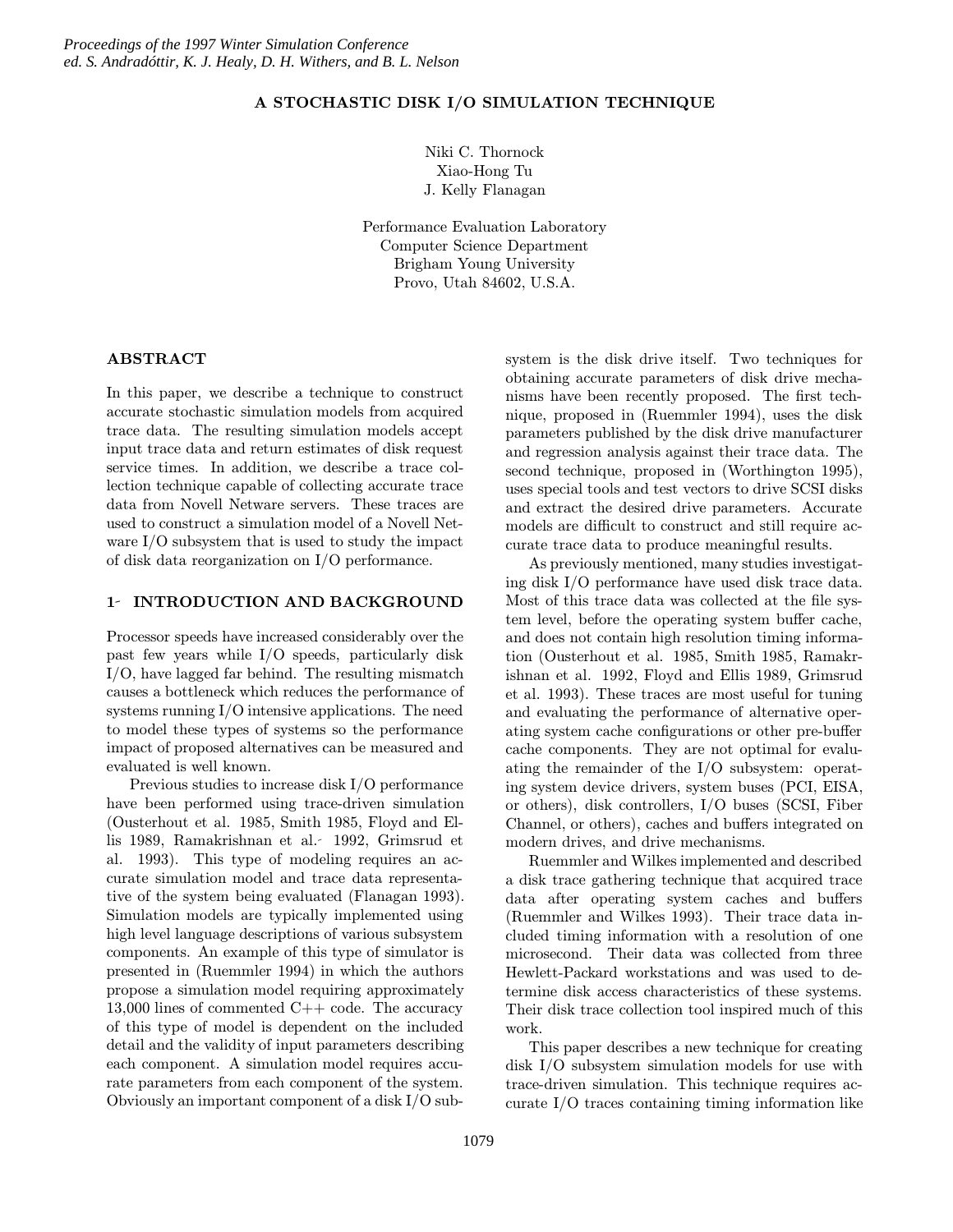those collected by Ruemmler and Wilkes (1993). Unlike the work performed by Ruemmler and Wilkes, our work focuses on disk I/O performance of file servers running the Novell Netware operating system (Day 1993). We describe a tool to collect accurate disk I/O traces from Novell Netware servers and use these traces to construct a model of the system under test. A short case study is presented that demonstrates the usefulness of our simulation approach in determining the impact of reorganizing disk data on average I/O service times. Our simulation technique is not limited to studies involving Novell Netware servers, but is applicable to any system where disk I/O traces with timing information are available.

The remainder of this paper is organized into four sections. Section 2 describes our trace collection tool that provides us with the data necessary to construct a simulation model of a system. Section 3 discusses the construction and accuracy of our simulation model and proposes several uses for such a tool. Section 4 presents a short case study illustrating the usefulness of our simulation approach. Finally, Section 5 summarizes our work and outlines our future plans.

## 2 DISK TRACE COLLECTION TOOL

As previously mentioned, most disk traces that are available were collected before the operating system buffer cache and do not contain accurate timing information. Timing information is crucial for determining what real impact alternative I/O structures have on a system. Like the trace data collected by Ruemmler and Wilkes (1993), our traces contain very accurate timing information.

The remainder of this section describes our trace collection tool, the contents of acquired trace data, and the type of data that is available. All collected disk traces described in this paper are publicly available; for more information, access our web page at http://pel.cs.byu.edu/.

#### 2.1 Disk Collection Tool

Our trace collection scheme relies on three basic components for data collection. They include the modification of a Novell disk device driver, a Netware Loadable Module (NLM) that intercepts and stores disk requests, and a tool that writes the buffered disk requests to secondary storage.

### 2.1.1 Modified Disk Device Driver

The disk I/O component of the Netware operating system can be thought of as having a hardware independent part supplied by Novell and a hardware specific part supplied by the disk drive controller manufacturer (Day 1993). The device independent portion of the operating system communicates with a disk device driver using a well defined protocol specified by Novell while the disk device driver communicates with the controller card using a controller specific set of commands.

To collect disk trace data at the disk level, a custom piece of software is placed between the Netware operating system and the disk device driver. To accomplish this, we modified existing disk device drivers. This NLM records incoming messages and passes them to the intended recipients. All disk device drivers communicate with the Netware operating system using a well defined set of interface routines. The three routines of most interest are GetRequest(), PutRequest(), and AddDiskDevice(). GetRequest is used to inform the disk drive controller that a disk read or write is requested. PutRequest is used to indicate that the requested transaction has been completed. The AddDiskDevice routine is used during system initialization to add disk drives to the system. We use this routine to map Netware drive numbers to a controller and SCSI ID pair.

Netware device drivers are dynamically loaded. This implies that the routines mentioned above have labels or tags in the binary image of the device driver that the loader uses at load time to update the operating system's calling tables. We modified the existing disk device drivers by editing the binary module and replacing the labels for GetRequest, PutRequest, and AddDiskDevice with the labels BYU GetReq, BYU PutReq, and BYU AdDiskDev.

After this modification, the system is no longer functional. The operating system attempts to call GetRequest, PutRequest, and AddDiskDevice, but these routines no longer exist in the disk device driver. The next section describes our NLM that solves this problem.

### 2.1.2 Trace Collection NLM

The trace collection module consists of an NLM that lies between the operating system and the modified device driver described in the previous section; see Figure 1. The light gray arrows and interface routines represent the original operating system interfaces. The rest of the figure represents the new flow of information.

Our NLM, referred to as byu disk.nlm, contains three routines, GetRequest, PutRequest, and AddDiskDevice. When these routines are called by the operating system, our NLM extracts the information we desire to store as trace data and then forwards the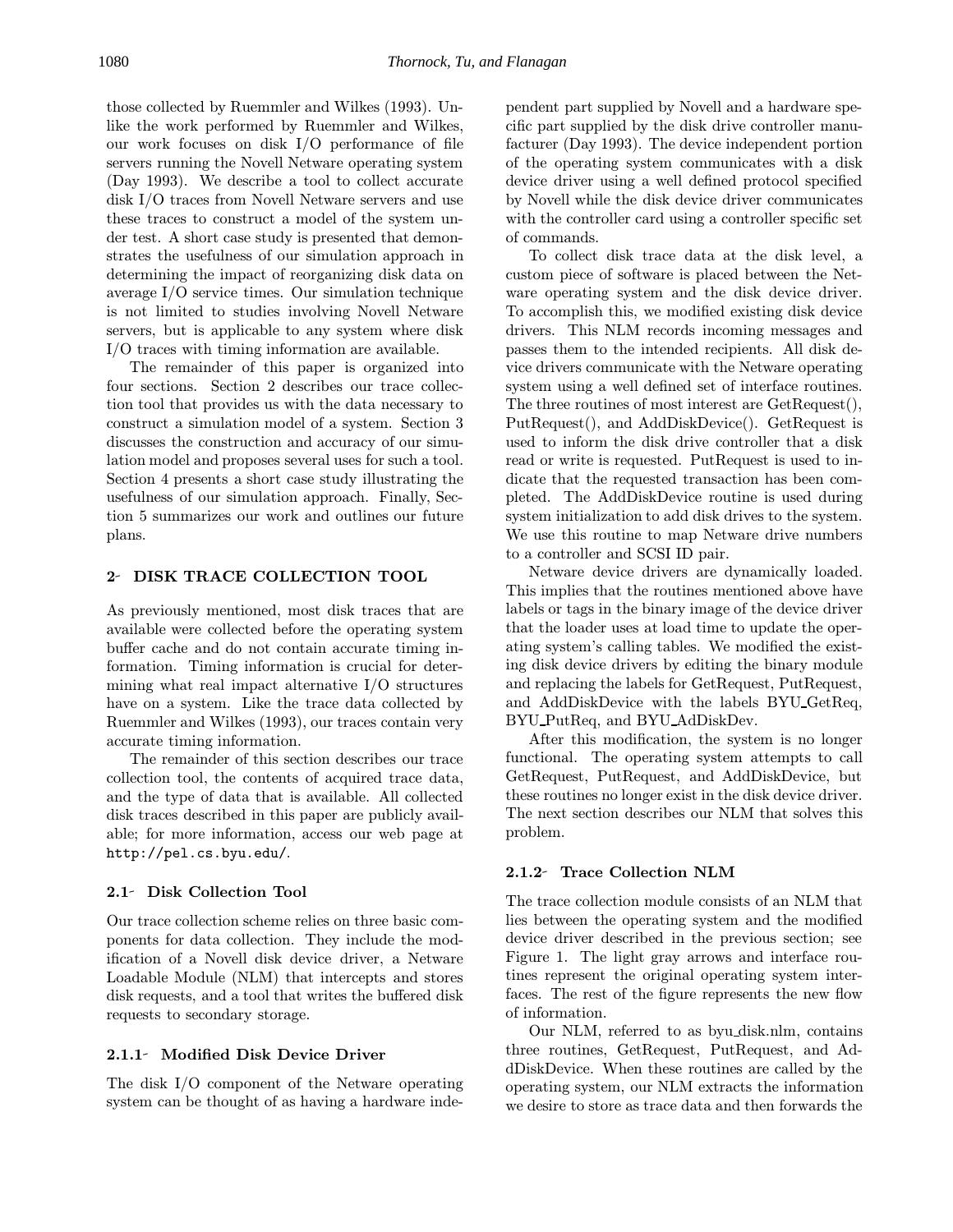

Figure 1: Block Diagram of our Disk Trace Collection Tool. The Light Gray Elements Represent the Original Flow of Information.

This results in normal server behavior. request to the modified disk device driver by calling BYU GetReq, BYU PutReq, or BYU AdDiskDev.

Each request is time stamped using a precision timer built into the server's CPU. The resolution of the timer used in this work is accurate to one microsecond and is stored as a 32 bit value which results in an overflow whenever events are more than 1.2 hours apart; this is certainly adequate.

The captured disk request information is saved in an internal buffer that is globally available. When this buffer fills, a flag is set and storage shifts to a second buffer. This process continues between the two buffers until the modified disk device driver and our NLM are removed from the system under test.

#### 2.1.3 Trace Data Extraction

We mentioned in the previous section that the trace results were temporarily stored in one of two buffers allocated in the byu disk NLM as global variables. When either of these buffers fills, an associated global flag is asserted.

We have created a second NLM called puttrace that has access to both the buffers and the associated flags in the byu disk NLM. Puttrace checks the status of the flags associated with each buffer four times each second. If a flag is set, puttrace reads the associated buffer contents, writes the trace data to disk, and resets the flag. If a flag is not asserted,

puttrace goes to sleep. This process continues until puttrace is removed from the system.

### 2.2 Impact of Trace Collection on Server Performance

This section describes and quantifies the impact the trace collection process has on system performance. When one of the two byu disk buffers fills it is written to disk. The request to write this buffer to disk results in two additional 4KByte disk requests that are recorded by our monitoring routines. It should be clear that if our buffers are too small, a significant amount of perturbation will result. In the standard configuration, our tool adds two requests for every thousand collected.

Performance degradation is caused by both the byu disk and puttrace NLMs. When the byu disk NLM is loaded into the Netware server it formats and places trace records into the internal buffers. This process increases the time required to perform disk accesses. In order to see how much our tool affected system performance, we compared the average run times from five runs of the Ziff-Davis Winstone 95 benchmark suite for three different cases. The first case tested the average time needed to run the suite without any of our instrumentation present. The average execution time was 3385 seconds. The second case investigated the time required to perform the same tasks with the byu disk NLM installed, but without puttrace saving the collected data to disk. This instrumentation increased the average execution time by one second.

With the byu\_disk NLM installed and saving trace records to its internal buffers, puttrace was installed to save the collected trace data to disk. This instrumentation consumed no measurable additional time. Overall, the trace collection tool slows the system down by one second out of 3385 seconds or 0.03%. This perturbation is extremely minor and indicates that the trace data collected using this system is accurate and useful for trace-driven simulation.

### 2.3 Server and Workload Characteristics

This section describes the systems where our trace collection tool was installed and the trace data that was collected and used for this work.

Trace data was collected from two servers used in our department. The first system (CSL) is used to serve hundreds of undergraduate students performing programming assignments for various classes. The second server (PEL) is a research server located in the Performance Evaluation Laboratory in our department.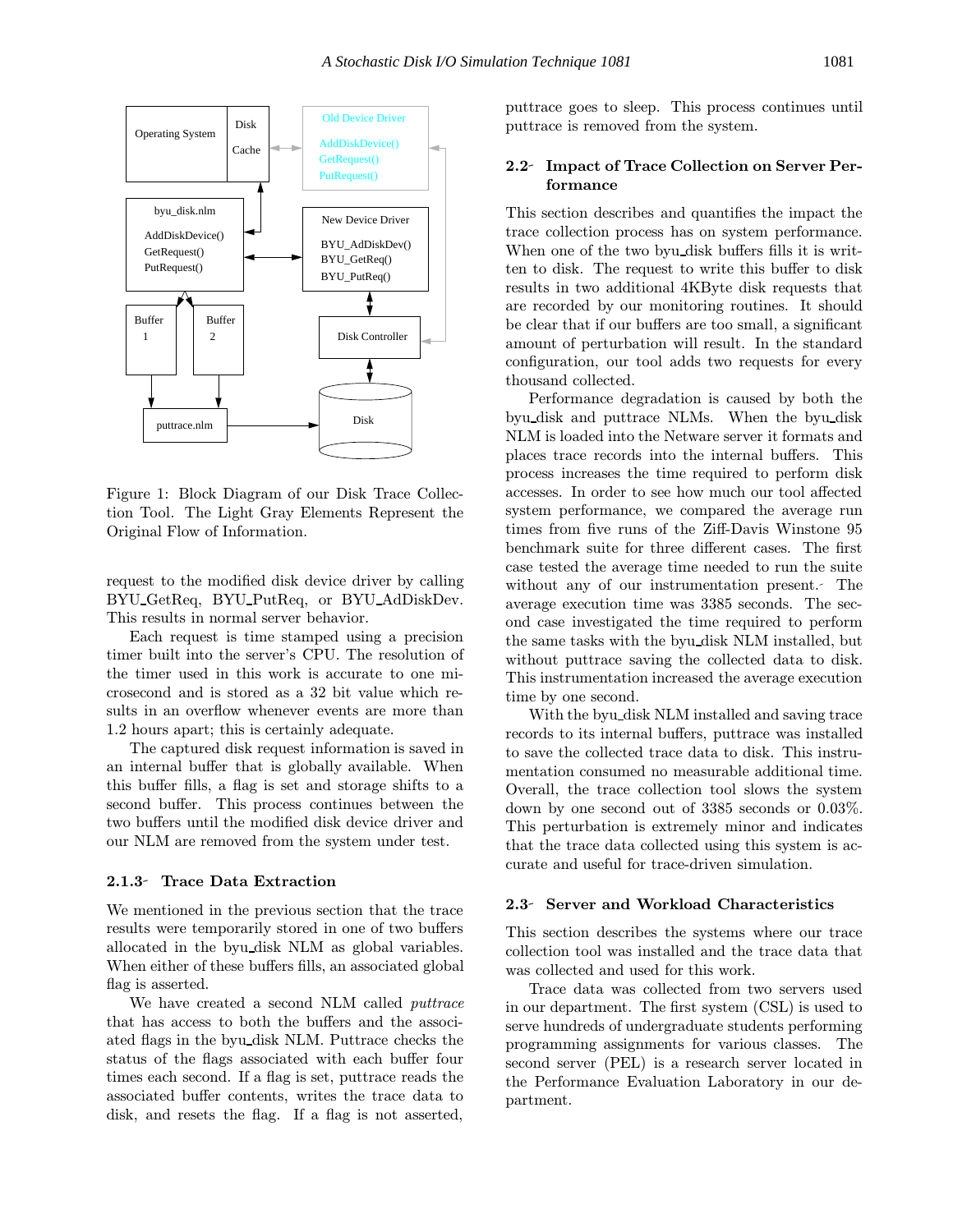### 2.3.1 Computer Science Laboratories Server

The CSL server is an Intel Pentium based system containing 80 Mbytes of memory, eight ethernet connections, and 20 Gbytes of disk storage. The system runs version 4.1 of the Novell Netware operating system with a 250 user license. Approximately 100 client PCs are connected to the server. The server contains five Seagate ST15150W drives. Each of these disks holds approximately four gigabytes of data and has a spindle speed of 7,200 RPM. The average access time for a read or write is 8.0 or 9.0 milliseconds respectively. Disk 0 contains the operating system and applications; disk 4 mirrors it. Disks 1, 2, and 3 are striped together to form a 12 gigabyte virtual disk for user space. Any trace data collected from this server includes references from all five disks, after the references have passed through a 60 megabyte Netware disk cache.

This server is mainly used by undergraduate students in lower division computer science courses. The most widely used applications are Microsoft Windows, various programming tools, user written applications to fulfill assignments, applications for reading and sending email, and WWW browsers. As previously mentioned, these applications are stored on disk 0 and mirrored on disk 4.

## 2.3.2 Performance Evaluation Laboratory Server

Traces were also collected from our experimental server in the Performance Evaluation Laboratory. This server uses an Intel Pentium processor, has 2 gigabytes of disk space, 32 megabytes of RAM, and a single network connection. It also runs Novell Netware 4.1, and has a 5 user license. This server supports research faculty and graduate students performing experiments using the Ziff-Davis and BAPCO benchmarks, programming Netware Loadable Modules, and preparing documents using Microsoft Windows based applications.

### 2.4 Collected Trace Data

The byu disk NLM stores twelve bytes of data for each request generated by the system. This data is organized into a structure consisting of six elements:

- 1. request type or operation, one byte
- 2. disk controller number, one byte
- 3. SCSI ID of disk, one byte
- 4. request length in sectors, one byte
- 5. sector or block number, four bytes
- 6. time stamp in microseconds since last request, four bytes

Possible request types include read, write, and done. A done request indicates that a previous read or write request has been completed. The disk controller number and SCSI ID aid in identifying which disk responded to a request. All read requests are used to fill a disk cache line and are eight sectors long. Write requests vary in length from one to eight sectors. The sector or block number identifies the logical disk block or sector where the request begins. The time stamp is the time in microseconds since the last read, write, or done request. By matching a done record with its corresponding read or write, it's possible to determine how long it took to service the request. These records, stored in sequential order, make up a trace.

While many traces have been collected from both the CSL and PEL servers, two are used for the analysis presented in this paper. The first trace contains the disk requests made by the PEL server in response to a single client executing the Ziff-Davis Winstone 95 benchmark suite. This trace, referred to as PEL-ZD, has the characteristics shown in Table 1.

The second trace (CSL-29) was collected on the CSL server over a 29 day period. This trace is representative of the type of activity observed in our instructional laboratories. The trace was begun in the middle of October and ended near the middle of November. The characteristics of this trace can also be seen in Table 1.

The trace collection tools and collected trace data are available to interested parties. The availability of these tools should increase the quantity and quality of available trace data.

## 3- SIMULATION MODEL

This section describes our simulation methodology. We first describe our simulation tool and present an example using the trace data described in the previous section. We then evaluate the accuracy of this model and present several uses for this type of tool.

### 3.1 Simulation Tool

The goal of our simulator is to return the estimated service time for each request. To accomplish this, we create tables with a row for each service time and a column for each seek distance. Each entry of the table contains the probability of the associated seek distance and service time acquired from the trace data for a given system. Each column of this table is a probability distribution of service times for a particular seek distance. This table can be thought of as a collection of curves with axes of service time and probability and indexed by seek distance.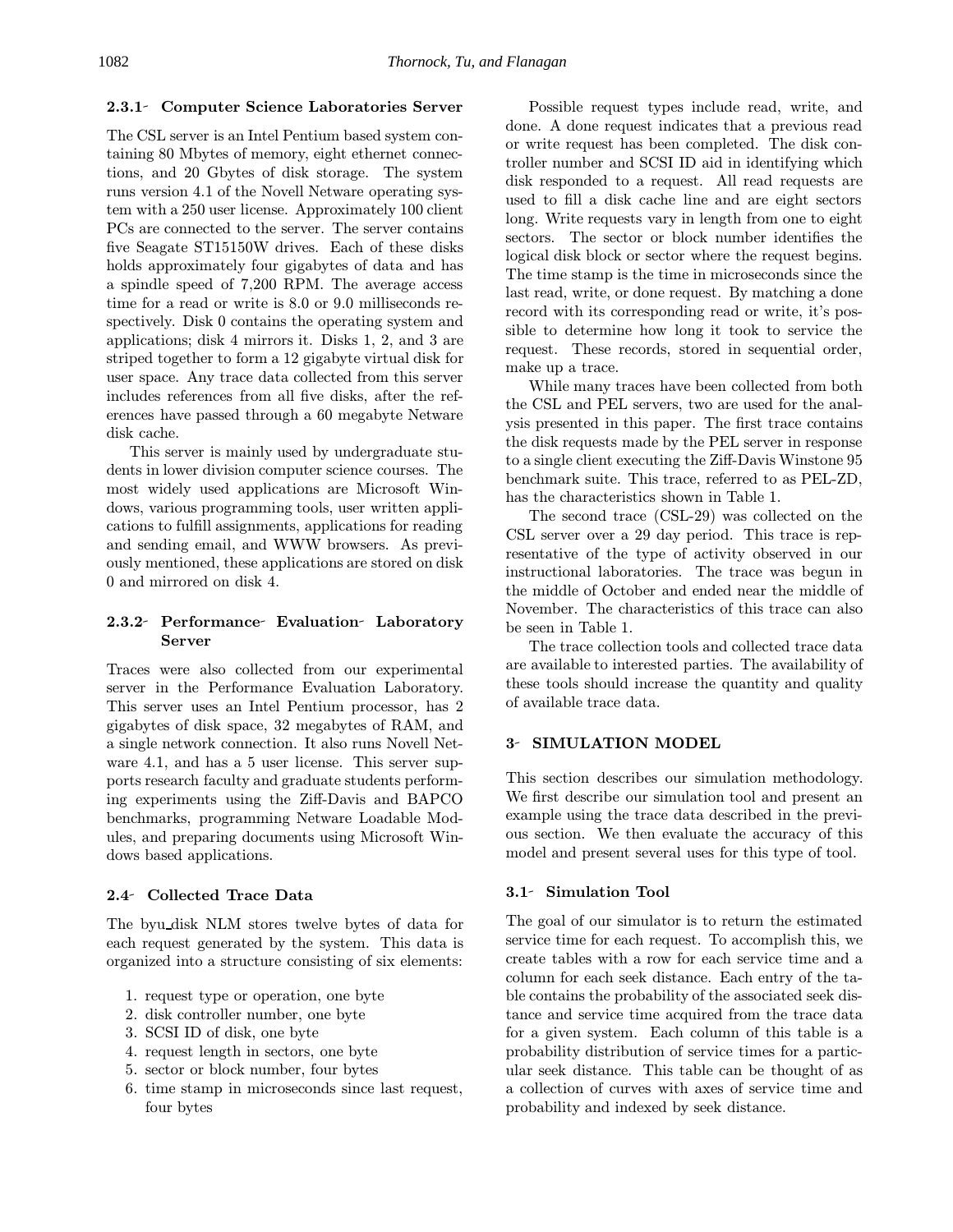Name Requests Reads Writes Sectors Read Sectors Written Length PEL-ZD | 117,759 | 34,095 | 83,664 | 272,760 | 547,629 | 0.94 hours CSL-29  $\mid$  23,650,978  $\mid$  6,678,672  $\mid$  16,972,306  $\mid$  53,429,376  $\mid$  91,181,192 704.19 hours

Table 1: Characteristics of Disk Traces Selected For This Research.

To create a simulation model for a given I/O subsystem, the surfaces for that system must be created. The first component of our simulation tool reads trace data from the system of interest and processes it to obtain the appropriate surfaces. There are surfaces associated with each request length, read and write requests, numerous queue lengths, and various disks in the system. For example, the CSL server has five disk drives, eight possible write request lengths, eight possible read request lengths, and fifteen considered queue lengths requiring 1200 surfaces to obtain a complete simulation model.

The second component of our simulation tool reads the surfaces describing a particular system as well as input trace data. The requests found in the input trace data are used to compute a seek distance, request type, request length, and current queue length. These values are used to access the correct surface and retrieve the probability distribution for the associated seek distance which is used to estimate the service time. This process is repeated until the input trace data is exhausted.

For example, assume that a request is made for block 1000 and that the previous request was for block 2000. This results in a distance of -1000 blocks. This distance is used to index into the table previously described and return the associated probability distribution of service times. Assume that at this distance, the service times are uniformly distributed between 4 and 21 milliseconds. A random number with this distribution is generated and returned as the estimated service time. This process is repeated for each request.

The shortcoming of previous approaches is that they accurately model the disk mechanism, but provide little information about other parts of the disk I/O subsystem. Other researchers have attempted to model the rest of the I/O subsystem (Ruemmler and Wilkes 1994), but accurate models of disk device drivers, system buses, disk controllers, and I/O buses are difficult to create or obtain. Our trace data contains timing information contributed by each of these components which results in a simulation model which accurately represents the entire I/O subsystem.

# 3.2 CSL Server Simulator

This section describes the process of creating a simulator for the CSL server. The accuracy of this simulator is then evaluated and quantified.

### 3.2.1 Creating the CSL Server Model

This section describes the process of generating the seek distance versus service time tables used to simulate the CSL server. In addition, a representative probability surface is presented.

The first step in generating a simulation model is to collect a disk trace containing block requests and associated service times. For this example, we use the CSL-29 trace described in the previous section. We use the first seven days of this trace to construct a simulation model.

The first component of our tool is used to create the tables necessary for simulation from the first seven days of the CSL-29 trace. Its output is a file that contains 1200 tables in a format readable by the second process. These tables are used to estimate the service time of each request during simulation.

### 3.2.2 CSL Simulator Evaluation

In this section, we evaluate the simulation model by comparing the predicted service times to those actually produced by the system under test. We perform this evaluation by comparing the probability density function of the original CSL-29 trace with the estimated density function. To accomplish this we performed three tasks:

- 1. We built a simulation model using the first seven days of the CSL-29 trace.
- 2. We drove this model with the requests from the complete CSL-29 trace and obtained an estimate for the service time of each request.
- 3. We compared the estimated service time density function with the service time density function obtained from the original trace.

To compare the density functions, we use a mean square error technique proposed in (Ruemmler and Wilkes 1994). We compute the root mean square of the horizontal distance between the two density functions. This absolute error indicates the service time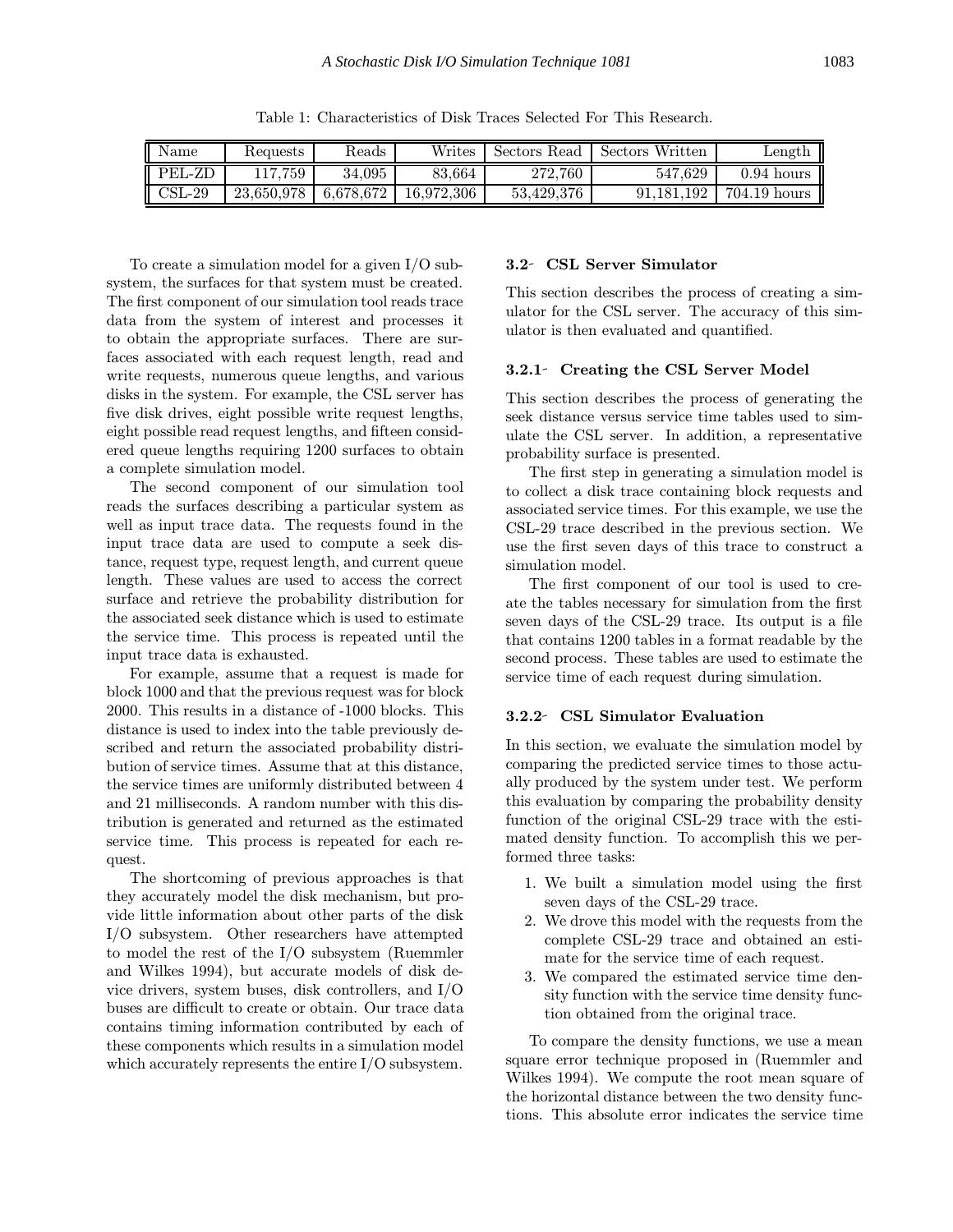difference between the real and simulated systems. We use the absolute error figure and the total of all service times in the original trace data to compute a percentage error.



Figure 2: Service Time Density Functions for the Detailed Simulation Model and the Original CSL-29 Trace Data. The Absolute Mean Square Error is 0.125 Milliseconds and the Percentage Error is 0.35%.

Figure 2 presents the estimated and original service time density functions. As can be seen in the figure, the curves are extremely similar and difficult to differentiate in most locations. The absolute and percentage mean square error between the original and estimated density functions are 0.125 milliseconds and 0.35% respectively. The same process was repeated for the PEL-ZD data and the absolute and percentage mean square errors are 0.200 milliseconds and 0.31%. These figures illustrate the accuracy of these models. The next section describes our use of this model to improve I/O performance by reorganizing disk data.

### 4 DISK DATA REORGANIZATION

In this section we describe our simulation experiments used to determine the impact disk data rearrangement has on disk I/O service times in server environments.

#### 4.1 Reorganizing Disk Data

There are two ways to determine how reorganizing disk data will impact disk I/O service times. The first approach involves physically moving the data from one disk sector to another. This approach requires accurate low-level tools to manipulate disk data and has the potential of causing permanent damage. Once the data is moved, a benchmark program can be run

to evaluate the new disk organization as compared to the original disk layout. The second approach involves simulating the entire system and moving the disk data on the simulated disk drive. This approach is safer, but requires the creation of accurate simulation models. We chose the second approach due to its safety and the ease of creating an accurate simulation model using our approach.

With our approach, there is no simulated disk drive, and therefore no disk data to move, but we can simulate the movement of data by remapping the input trace data used to drive the simulation model. For example, if we desire to swap sector 5000 with sector 2 we simply change all references to sector 5000 in the trace to requests for sector 2 and all references for sector 2 into requests for sector 5000. If this swapping causes the seek distance to increase it is likely that the simulation model will return a larger estimated service time.

### 4.2 Reorganizing the CSL Servers Drives

We used the data movement technique described above and our simulation model of the CSL server to determine the impact of several reorganization techniques on disk I/O service times. Due to space limitations, we only present the results obtained using our hot block approach. The other approaches we investigated were less successful.

We define a *hot block* to be a group of eight sectors that are heavily used. The hottest block on the disk is the group of eight sectors that has the most requests. Our approach is simple: move the hottest  $N$  blocks to the outside edge of the disk starting at sector zero and ending at sector  $N-1$  in order from hottest to coolest.

We measured the total service time in hours for both the original and reorganized disk. On the reorganized disk, 1000 of the hottest blocks were moved to the outside edge of the disk. We observed that this approach reduces service time on each of the days, but the improvement is quite small. The average improvement over the entire 29 day period is 7.84%. Through analysis of the trace data we determine that our approach reduced the total seek distance by 31% and increased the number of requests that did not require any head movement by 14%. With these figures one would expect a larger reduction in overall service time, but the limiting factor for increasing performance on this server turns out to be queue length. In other words, on this server a large portion of a disk request's service time is time waiting in the queue. If the disk seek time is only a small fraction of the overall waiting time, improving this figure by reorganizing disk data will not yield a significantly smaller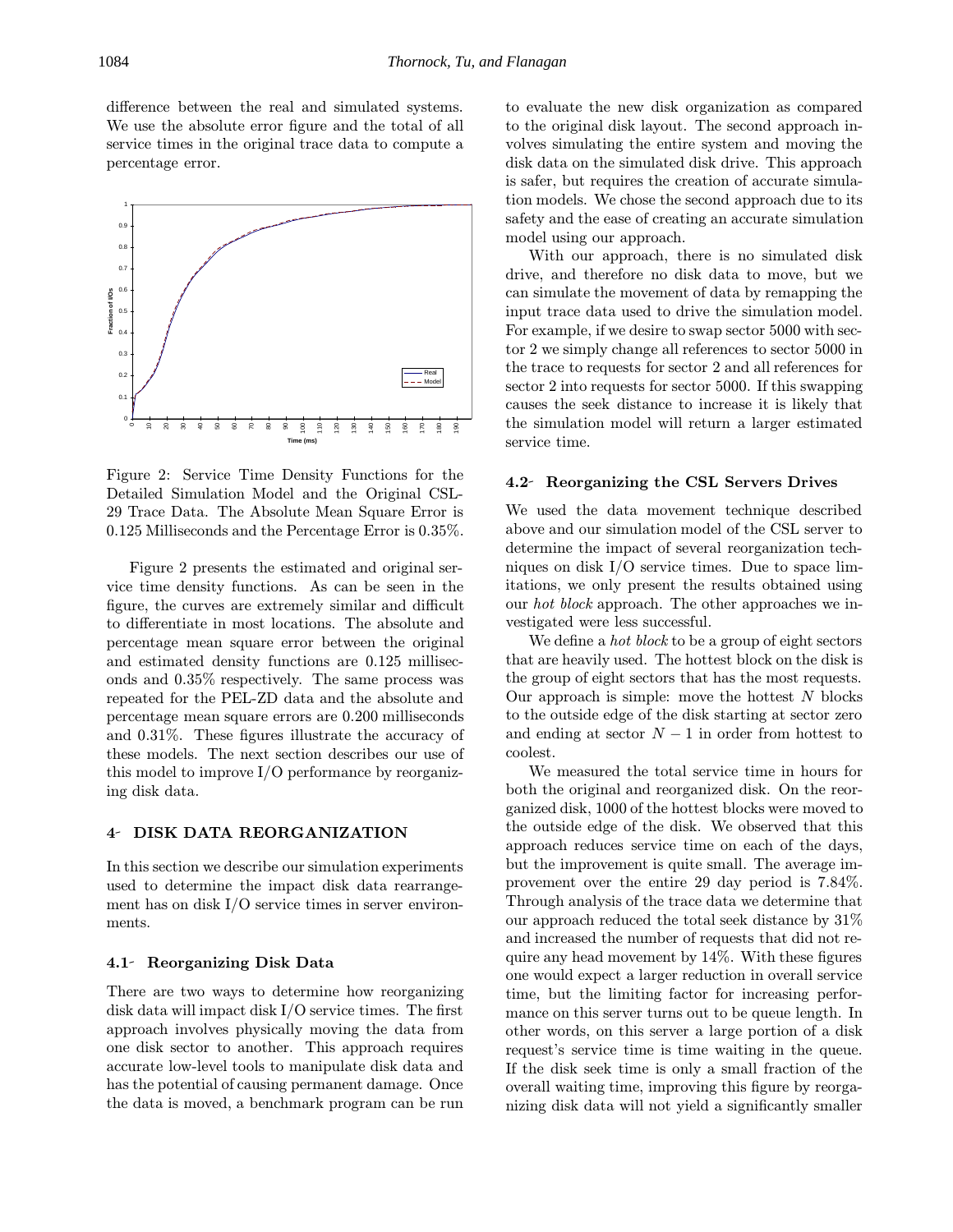average service time.

Although a 7.84% decrease in average service time will not significantly increase overall system performance, this study does demonstrate the usefulness of our simulation technique. It is not possible while using this technique to determine what percentage of the service time is contributed by each component of the I/O subsystem; but this detail is not necessary for this sort of study.

### 5- CONCLUSIONS AND FUTURE WORK

This work has presented techniques for developing simulation models, collecting accurate trace data to aid in conducting I/O subsystem studies designed to enhance performance, and a simple case study demonstrating the usefulness of our technique. This section summarizes our work and discusses future directions.

Our methodology for generating system simulators has several advantages over traditional approaches:

- 1. A system simulator is automatically generated by tools using representative trace data as input.
- 2. No input parameters describing the system to be modeled are required other than input trace data.
- 3. Simulation consists of repeated table lookup operations, resulting in fast execution time.
- 4. Simulators can be quickly constructed for any part of the system for which trace data can be collected.

On the other hand, a potential disadvantage is that the performance contributions of components in a complex system are hard to distinguish. For example, the simulator described in Section 3 accurately models the device driver, system bus, controller, I/O bus, and disk mechanism, but it is nearly impossible to determine what fraction of a particular service time result came from which component in this hierarchy. For some studies, this is a serious drawback; for others, it is not important.

The point of this paper is to demonstrate that this methodology results in accurate simulation results applicable to a useful set of problems like the one described in the previous section. We plan to investigate several areas of research that can benefit from this type of simulation model:

- prefetching of  $I/O$  data
- hierarchical file storage on both server and client file systems; optimizing clients and server as a single unit
- organization of disk controller caches
- usefulness of victim caches on disk drive controllers
- quantifying the performance enhancement or degradation due to RAID systems

Our simulation methodology is well suited to these kinds of studies because we are not interested in which components of the I/O hierarchy contribute to the service time, but only what the service time is for a particular request. Each study may require trace data collected at a different level in the hierarchy; but, with the availability of trace data, the methodology is the same. Other simulation techniques could be used to perform these studies, but they would require much more effort for an equivalent level of accuracy. In addition, other techniques are likely to require significantly more time to obtain results, due to the complexity of the simulation code.

In summary, we have described a new technique to model disk I/O subsystems using trace-driven simulation that is applicable to any environment where accurate trace data containing timing information is available. In addition, a tool to collect accurate disk I/O traces from Novell Netware servers has been presented and used to construct a model of an example system.

Finally, we have demonstrated that this methodology results in highly accurate disk I/O subsystem simulators and that these simulators are useful for conducting performance evaluation studies. The collected trace data, trace collection tools, and simulation tools discussed in this paper are available to interested parties.

#### **REFERENCES**

- Day, M. 1993. Netware for NLM Programming. Novell Press.
- Flanagan, J. K., B. E. Nelson, J. K. Archibald, and K. Grimsrud. 1993. Incomplete trace data and trace driven simulation. In Proceedings of the International Workshop on Modeling, Analysis and Simulation of Computer and Telecommunication Systems MASCOTS. 203–209. SCS.
- Floyd, R., and C. Ellis. 1989. Directory reference patterns in hierarchical file systems. IEEE Transactions on Knowledge and Data Engineering.  $1(2):238-247$ .
- Grimsrud, K., J. K. Archibald, and B. Nelson. 1993. Multiple prefetch adaptive disk caching. IEEE Transactions on Knowledge and Data Engineering.  $5(1):88-103$ .
- Ousterhout, J., H. D. Costa, D. Harrison, J. Kunze, M. Kupfer, and J. Thompson. 1985. A trace